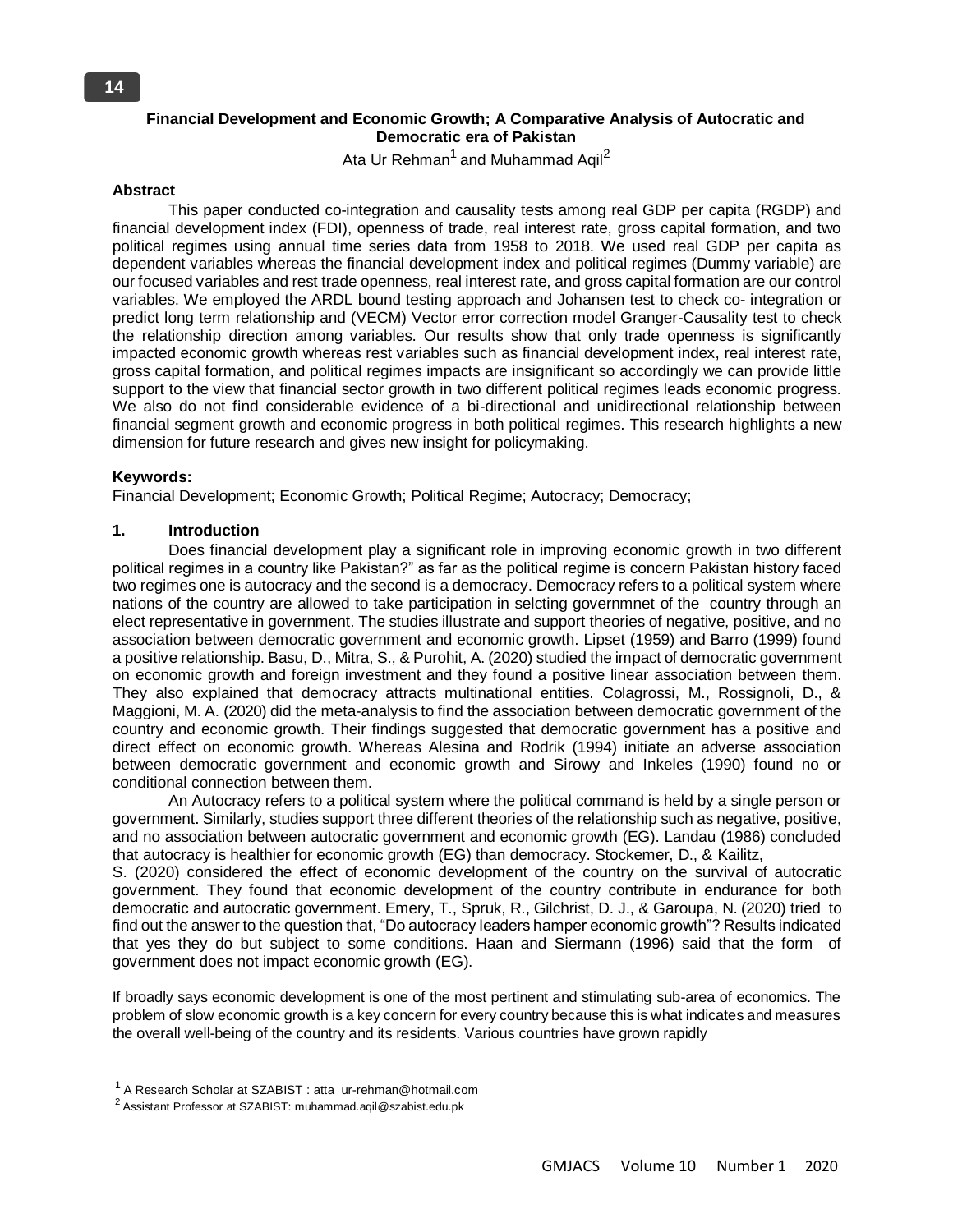like in the western Europe region, while some others still struggling for rapid growth like in some parts of Asian and African regimes. These dissimilarities in countries' growth rates generate a huge gap between countries' national income per capita and living standards of the population of the countries. Economic growth has the power to reduce this gap as demonstrated by the experiences of countries like Japan, Singapore, and most recently China. Thus the small percent increased in the growth rate of the country can have a huge impact on the living standard of their population and national income of the country. Finally, economic growth becomes a large empirical field where more researchers have initiated to investigate answered of new questions.

As compared to the previous era thanks to the innovation in technology now we have rich-information and multiple ranges of data on the distance of a single click, to investigate the underpinning process of economic progression. Economic progress refers to the increase in the market value of goods and services, that must be inflation-adjusted, produced by an economy of the country over time. Economic progress generally can be measured with the help of the gross domestic product (GDP) of the country. Real Gross domestic product (RGDP) is the more frequent way to measure the economic progression of the country because it eliminates the effect of inflation and measures the actual increase in goods and services produced within the country. Whereas some studies used real GDP per capita which reflects the inflation-adjusted average level of national income per person and measure the living standard of the population. It contains all goods and services, must be finished, produced within the country for sale either locally or export to the international market it doesn't comprise those parts manufactured or produced by the country to make finished goods. It doesn't make any difference whether they are sold domestically or overseas what matters is they need to be produced within the country to be taken in GDP.

Usually, economic growth has two phases or periods, the best phase is economic expansion when economic activities of the country are on a rising path, but when inflation intervene in the economy and does not control or absorb by the economy it overheats the economic activities and creates assets bubble such as happened in back 2005-2006 to the housing sector of the United State. This is like when too much money chasing too few goods and services. The Second phase comes when more people prefer to sell than buy and then the economy starts contracting and becomes recession such as happened during "The Great Depression of 1929". In both phases, the financial sector plays an important role because if the financial sector does not work efficiently it may deteriorate the economic condition of the country whether it is economic expansion phase or contraction phase such as a stock market crash in 1929 that further collapsed banking system and resultantly reduction in lending by banks and purchasing power of people cause less and fewer spendings. But usually, the prominence of the financial sector growth to any economy is subject to the conditions.

From 1947 to the end of 1980 Pakistan's financial sector was controlled where the interest rate was set administratively. Direct allocation of credit to government priority sectors without considering their profitability was the primary tool of monetary policy. Entire financial sector assets, investment, and deposits were significantly held by state-owned financial organizations including both financial institutions whether it is banking or non-banking sector. The money market of the country was under the process of development and the bond market as well as the equity market were almost absent. If we talk about the Pakistan banking system until 1970 it consisted of private banks and in 1971 Pakistani government nationalized them, but later in 1980, the government reprivatized most of them. From 1991 financial liberalization policy was initiated, the objective behind these financial reforms was to make a more efficient and market-based monetary and credit mechanism that was previously administered and control by the government. Unlike various studies conducted in Pakistan in respect of the financial growth and economic progress relationship but in this study, we chose a different path of analysis, this study is an effort to see the effect of two different nature of variables simultaneously on the economic growth such as political regime and financial sector growth of Pakistan.

An effectively functioning financial market and efficiently working financial system can be reflected as the basic substance on which persistent economic progress can be constructed Ahad, M., Dar, A. A., & Imran, M. (2019). It takes extensive time to construct a sound and efficient financial system by enabling access to long term loans in order to grow major sectors that significantly contribute to the country's economy. Similarly, saving takes many years and efforts to convert into effective investment opportunities. A well-organized financial structure deals with not only risk management but also ensure the efficient allocation of funds. Development in the financial sector of the country may cause in increased savings and consequently, the prospect of extraordinary returns. Development in the financial sector has been widely considered in the literature. Katircioğlu, S., & Zabolotnov, A. (2020) argued that development in the financial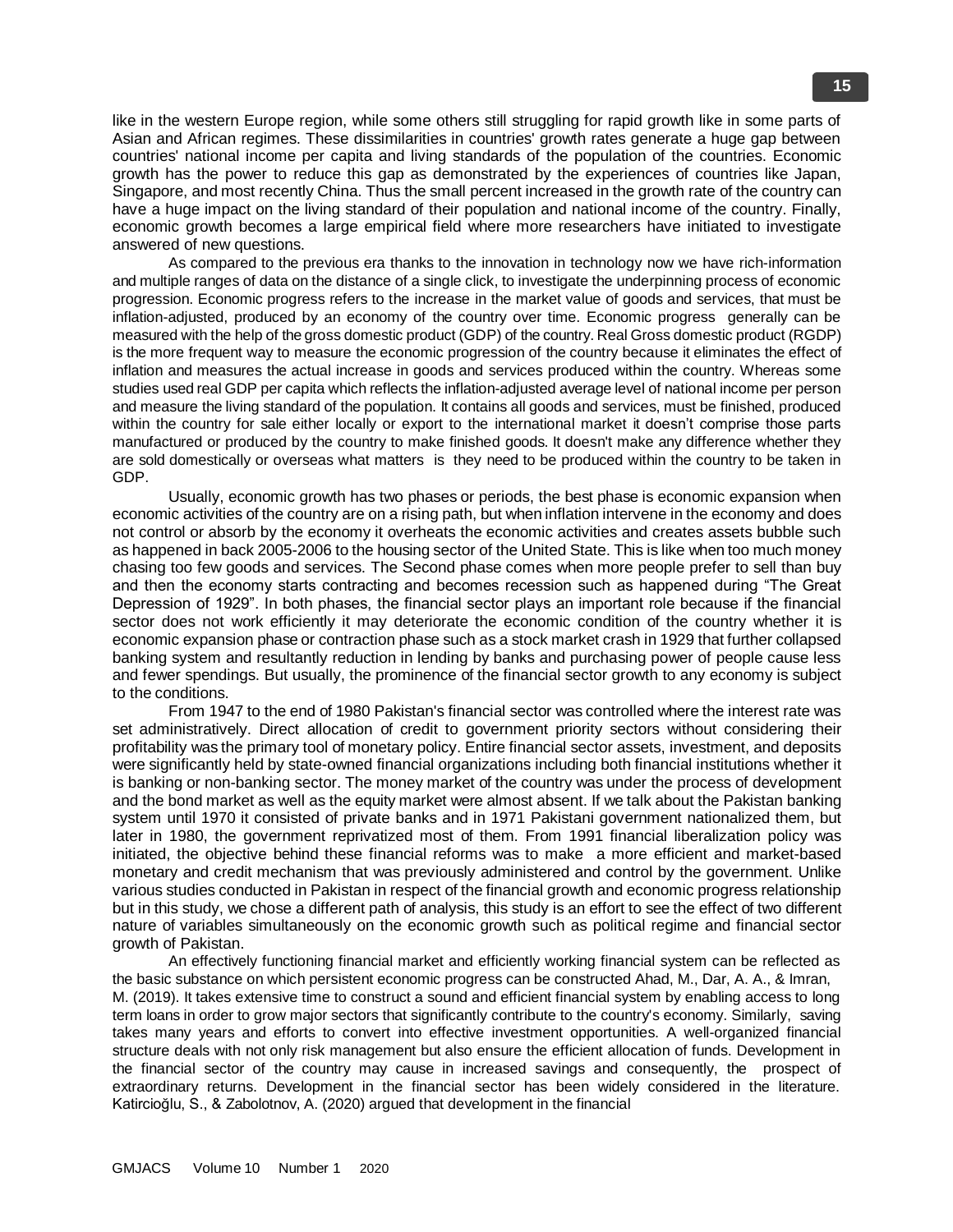sector is a significant driver in economic progression. Wu, C. F., Huang, S. C., Chang, T., Chiou, C. C., & Hsueh, H. P. (2020) found a positive bi-directional relationship between economic growth and financial development. Belazreg, W., & Mtar, K. (2020) found a unidirectional association between development in the financial sector and economic progression.

We can measure financial sector progression in various ways, for instance, we can do it by considering different dynamics relevant to the financial sector growth, some of the major aspects that can be assessed such as the magnitude of the sector, deepness of the sector, access to the financial sector, and accuracy of the financial system. Another way to measure is by studying the various activities of banks, regularity bodies, and stock exchange markets. Out of these major considerations, many are relevant to the economic progress in both direct or indirect way and most of them has been considered in the literature. Chaudhry, I. S., Sabir, & Gulzar, F. (2019), they studied financial development impact on economic growth along with technology and human capital and found their impact on economic growth positive and significant. Similarly, Wang, N., Haroon Shah, M., Ali, K., Abbas, S., & Ullah, S. (2019) studied the impact of the financial structure along with misery index, which contains two variables, and interest rate prevails in the country, openness of trade of the country, and remittances of the country, on the economic progression of Pakistan. Their results indicated the existence of a long term association between them.

Dolgopolova (2011) considered the connections between financial progression and economic progress in the context of China. Their outcomes endorse the long run association among financial development index (FDX) and economic progress. This is obvious that economic progress is connected with investments, capital allocations. The above-mentioned functions are considered while savings and investment choices made by investors. King and Levine (1993a) argued that financial sector growth stimulates economic progress with the help of increasing the capital accumulation rate. He proposed ways through which the development in financial segment affects economic progression of the country. They are, selecting a business with higher-quality and less risky for financing, external finance mobilization for them, diversification of activities with a high risk of innovation. Gerschenkron (1962) argued that countries with developing economies need a more efficient and active financial system to provide fuel to the economic engine.

This study is a small effort to probe the financial growth-based economic progress in Pakistan while considering the comparison between autocratic and democratic era. The seventy-two years of Pakistan history faced many seesaws between democracy and autocracy government rules. There are different types of autocracy and democracy prevailed in the world however Pakistan confronted military takeover as autocracy and parliamentary government as a democracy. Since the inception (1947) Pakistan's political instability affects economic growth due to the existence of different economic policies and priorities in two different government rules (Autocracy and Democracy). The first eleven years (1947 to 1958) were the years of settling down the Pakistan economy and was the era of development of economic policies and planning some people refer that period "The teething years". Pakistan predominantly had an agrarian economy in 1947 evident by the 53% contribution in GDP and 99.2% in exports. This period is not covered in this study because it is neither a perfectly democratic nor autocratic era.

Pakistan's sixty-year history from 1958 to 2018 can be split between autocracy and democracy periods. The first Autocratic period (Autocracy-1) starts from the end of 1958 and remained till the end of 1971 that consist of thirteen years of autocracy (1958-1971). This era is known as a golden era in terms of economic growth and industrialization the annual average growth rate of real GDP was 6.8% and that is achieved with the significant contribution of the Manufacturing sector 9.9% and agriculture sector 5% growth rates. Zaidi (2005) Pakistan was considered a model capitalist economy. Pakistan also faced the Indo-Pak war in this era. But interestingly Pakistan's annual average real GDP per capita growth rate was 4.35 percent while the financial market was immature and facing restrictive financial policies that remained till the early 1990s.

Similarly first democratic period (Democracy-1) begins from 1971 to the mid of 1977 that consists of six-year democracy (1971-1977), which was elected via public voting. This period is considered to be the second significant period in terms of social and economic reforms there main goal was to increase the quality of life of the people and self-sustaining economic growth. This government took nationalization measures and all banks were nationalized in 1974 that badly affect small and private industrial firms and discourage private investors. The annual average real GDP per capita growth rate was 1.17 percent. Two major events occur in this period that further deteriorates the situation, first is known as the fall of Dhaka where the country was divided into two separate states i.e. Pakistan and Bangladesh, and consequently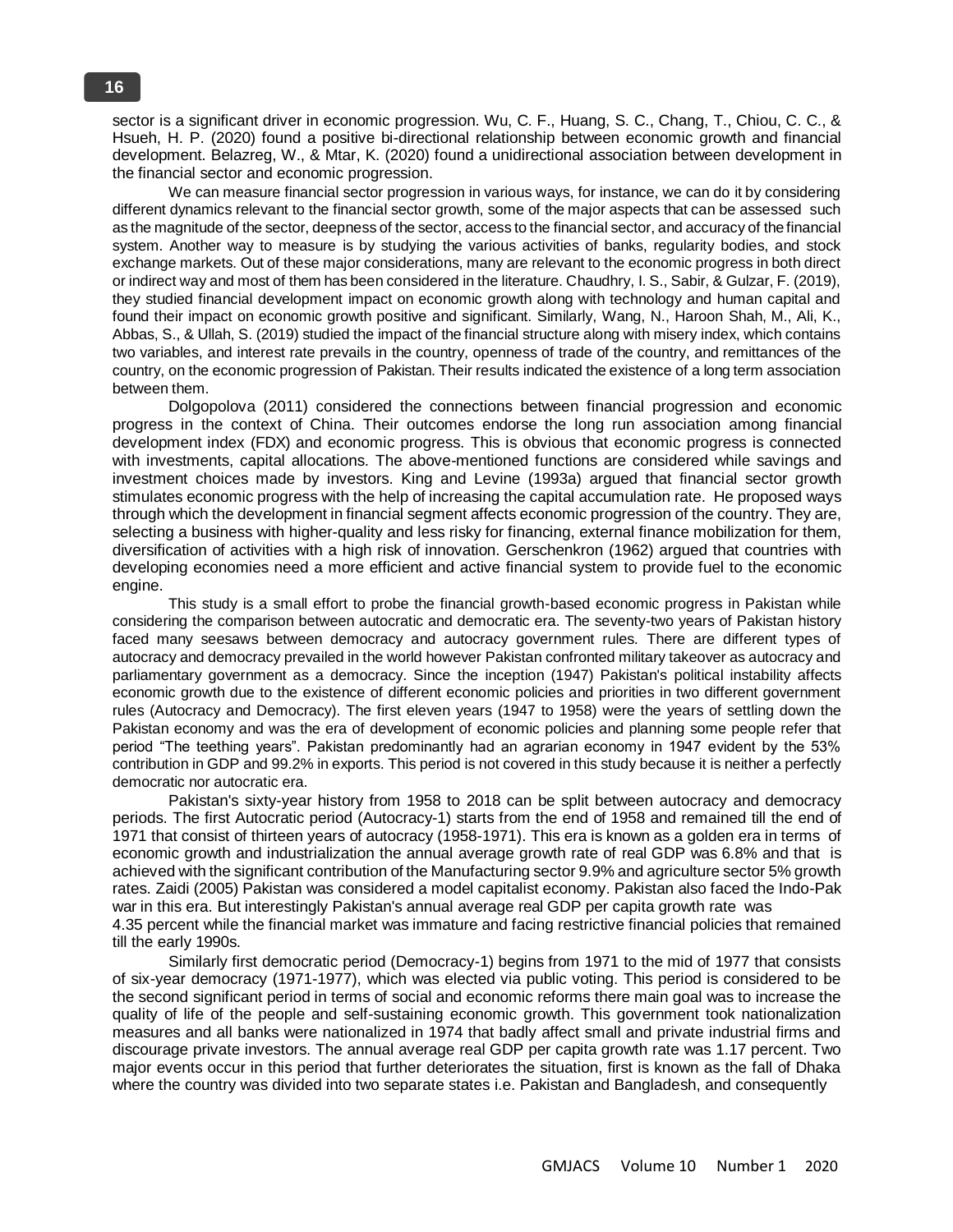trade balance distorted due to loss of exports from East Pakistan. The second was the Arab-Israel conflict that rose inflation to the level of 20% due to raised oil prices.

The second Autocratic period (Autocracy-2) starts from late 1977 to mid of 1988 that consists of eleven years of Autocracy (1977-1988). The yearly mean growth rate of real GDP was 6.6% and that is achieved with the significant contribution of the Manufacturing sector 8.8% and agriculture sector 5.4% growth rates. In this period reversal of nationalization occurred that restore the private sector investment in the economy. Correspondingly second democratic period (Democracy-2) begins once again from 1988 to 1999 that consists of eleven years of democracy (1989-1999). In this period four general elections were held and two political parties came into power twice, the annual average real GDP per capita growth rate was 1.14 percent whereas major financial reforms take place during this period.

The third Autocratic period (Autocracy-3) starts from 1999 to remains till the end of 2008 that consists of nine years of autocracy (2000-2008). The yearly mean real GDP per capita growth rate was 2.21 during this period. Likewise third democratic period (Democracy-3) arises from 2008 and this study cover to 2018 that consists of ten years of democracy (2009-2018). The yearly mean real GDP per capita growth rate was 1.93 during this period. Resultantly as per the study covered period which starts from1959 to the end of 2018 Pakistan faced a total of thirty-three years of autocracy and a total of twenty- seven years of democracy.

# **1.1 Research Problem**

In contemporary globalization of the world, it does not doubt that economic progress of the country performes an important role in the overall progress of the country and provides a competitive edge concerning the rest of the world. To increase in economic upgrading, is financial growth needs to be the major concern among other issues of the country? Or if a country's financial system is not efficient to allocate available funds to available opportunities, is the economic activities of the country will slow down? And what are the Pakistan experiences and learnings concerning the progress in real gross domestic product (RGDP) per capita and financial sector growth from a history of sixty years that swings between democracy and autocracy government rules and what are the concerning causes that hamper the economic progression of the country?

"Does financial development play a significant role in improving economic growth in two different political regimes in a country like Pakistan?"

# **Research Questions**

- 1- What is the impact of development of the financial sector on the economic growth of Pakistan?
- 2- In Which political regimes, autocracy or democracy, financial developments contribute more to the economic growth of Pakistan?

# **1.2 Study Objectives**

To find the impact of financial growth (FDX) on the economic progress (EG) of Pakistan.

 To identify in which political regimes, autocracy or democracy, financial developments contribute more to the economic growth of Pakistan.

# **1.3 Financial Growth and Economic Progress**

One of the significant causes that captured the attention of many scholars is the financial sector development of the country. This is because more developed countries have the more developed financial sector, therefore we can argue that government policies directed to develop the financial sector of the country may hold powers to spur economic growth as well but in the same time, more financial deepening may cause inflation and financial liberalization that might create financial crises as happened in past. So the point of concern is that we can hold this assumption that anyhow the financial sector growth impacts economic progress whether it is in a positive direction or a negative direction but this assumption is subject to the inherent problems of the economy that varies country to country. Thus governments need to ensure the development of sound and stable policies for their financial segment and at the same time ensure the well-functioning of the financial sector.

Financial development occurs when the financial segment of the country is functioning well enough and enables effective allocation of funds and conversion of individuals saving into profitable investment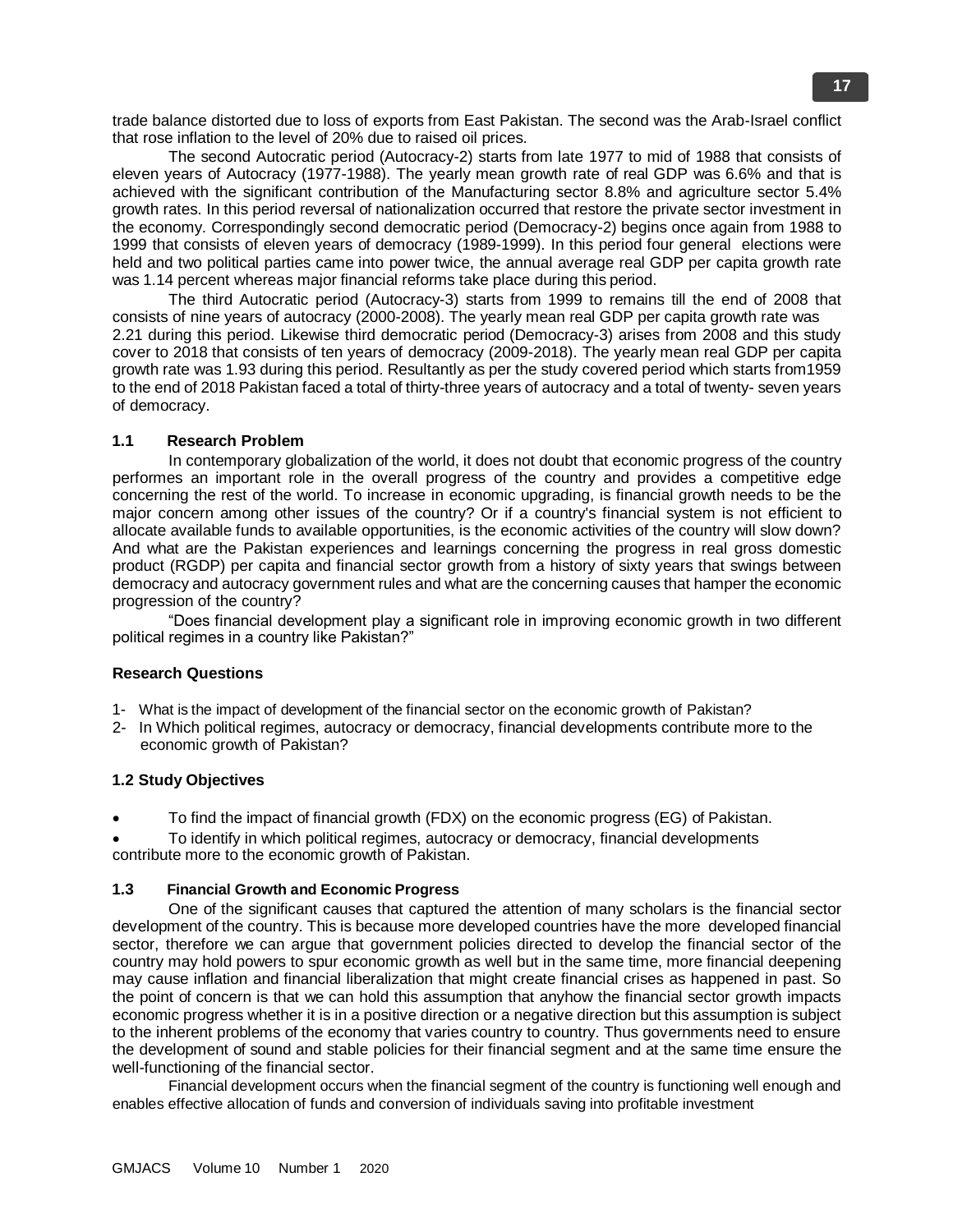opportunities. This is why many economists hold consensus and theories supported by empirical evidence that financial segment growth is positively related to economic progress. In contrary to that some economist suggests the different direction of this relationship. The debate about the direction of causality between financial segment growth and economic progress is still progressing. The significance of financial segment growth for economic progress can be found back from 1873, where Bagehot (1873) claimed that the financial sector is a vital facilitator in the development of the industries of England through smoothing in channelizing and ensuring a large number of funds for "massive" work.

In the modern era Schumpeter (1911) similarly argued that a the financial segment well functioning can encourage industrial modernization by not only identifying and selecting the needs of financing but also ensure that their finance needs are fullfills and benefits those capitalists that would be expected to successfully implement their products and productive processes but limited by funds. In other words, financial intermediation services are fundamentals for economic growth. Well if we discuss some recent studies it includes King and Levine (1993), they did cross country analysis and see the pre and postfinancial reforms effect on economic progress, they found a major positive association between the financial system of the country and economic progress, they claimed that improved financial system increase likelihood of successful innovation and accelerate economic progress. But at the same time, any distortion can also reduce economic growth by hindering effective innovation. They suggest a mechanism by which the financial system impacts economic growth. In their mechanism, they claimed that the financial system affects entrepreneurial activities in four ways that further lead to economic growth.

In other wards developed financial system must have at least four features; the first financial system must be able to select quality entrepreneurs with most promising investments opportunities, second enables effective mobilize of resources to finance those opportunities, third enables investors to diversify their risk, and fourth reveal the potential profit-related with the uncertain business of innovation. Similarly, Rousseau (1998), Zingales (1998), and Okedokun (1998) all established that a positive association between financial segment growth and economic progress exists. Studies supported the same conclusion also conducted on Asian countries such as Md. Qamruzzaman & Wei Jianguo (2017) studied Bangladesh, they selected credit to domestic private sector as the ratio of GDP, and Broad-to- Narrow money as the ratio of GDP as financial innovation proxies from 1980 to 2016 and gross capital formation and openness of trade as economic progress proxies.

They adopted the two statistical techniques, first is known as "Autoregressive Distributed Lag (ARDL) bound testing" to capture long term co-integration and second is the Granger causality Error Correction Model (ECM) to capture the directional association between them. The test of co-integration satisfied the presence of long term link between financial innovation and economic progress. They found a optimistic and statistically significant coefficient of innovation in financial segment. Similarly Madhu Sehrawat and A. K. Giri (2017) studied on India's economy, he constructed a FDI for the Indian economy and try to find its impact on economic progression along with the openness of trade. The study covers periods from 1982 to 2014. Through employing principal component method (PCM) they selected four financial development indicators.

All indicators are taken as a ratio of GDP. These indicators included a loan to the domestic private sector, market capitalization of the listed companies, the entire bank deposit, and broad money. Whereas openness of the trade is measured through total imports of the country plus exports of the country as the ratio of GDP and economic progress is measured through real GDP per capita. This study also incorporated the real interest rate of the country as a control variable. This study used two methods, one is the "Autoregressive distributed lag (ARDL)" approach to co-integration to check the long term association between variables and second is the Granger-causality test to check the causality direction. The results suggested the presence of long term association among variables and financial growth has unidirectional causality with economic progress however causality test among openness of trade and economic progress shows bi-directional causality effect. Adnan Hye and Dolgopolova (2011) studied China and Ang and Mckibbin (2007) studied Malaysia.

These studies used pure time-series data and were based on country case studies. There are some cross country studies as well such as Mckinnon (1973), who studied seven countries and taken the post World War II period to investigate, he also concluded the same relationship between financial growth and economic progression. He said that the liberalization of financial segment deepens the financial market and resultantly promotes economic progression. He also claimed that money and capital are complementary therefore positive relationships exist between financial depth and level of output.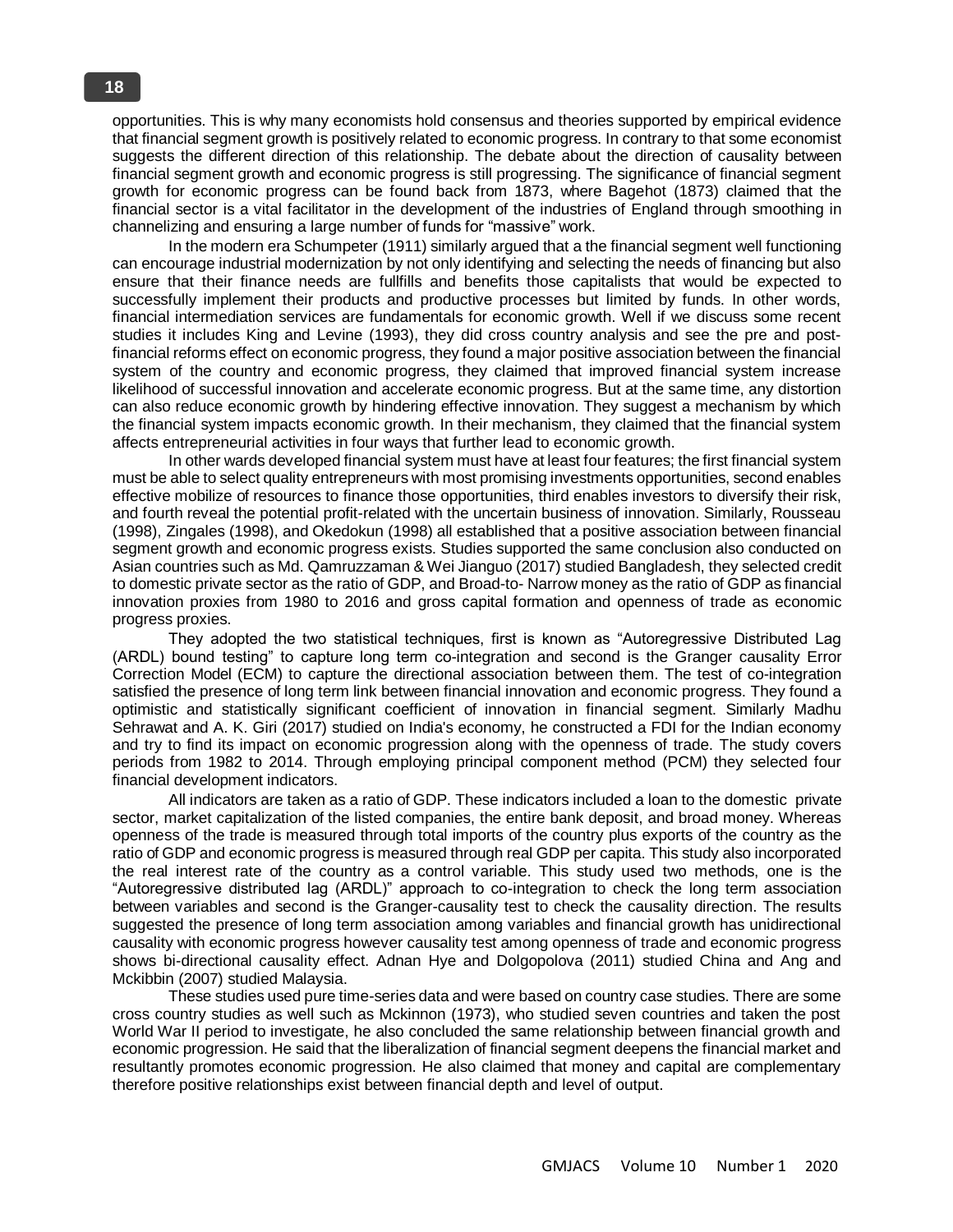As far as a country like Pakistan is concern Jalila (2011) inspect the relationship of financial sector growth with economic progress, they cover a large period that is from 1975 to 2008 and used economic progress proxy which is real GDP calculated through dividing Nominal GDP by GDP deflator and used following variables as a proxy of financial sector growth, all variables were taken as a ratio of nominal GDP, first one is liquid liabilities calculated through M2 minus currency in circulation, second is a loan to the private sector that particularly measure financial depth, the third one is an asset held by a commercial bank to the sum of assets held by both commercial and central bank, that particularly measures the effectiveness of financial intermediaries which is how effectively they are channeling savings into investment. They also take real interest rates calculated by subtracting the Lending rate from inflation rate, capital-stock, and openness of trade as control variables. Resultantly through applying statistical techniques such as the "Autoregressive distributed lag (ARDL) bound testing approach to co-integration, they suggested the presence of an affirmative and substantial connection between financial growth and economic progress. Similarly, another case study of Pakistan that documented a positive connection, Wang, Haroon Shah, and Ali, (2019). They cover a period from 1987 to 2017 and take annual real GDP per capita in constant dollars as the measure of economic progress and use principal component analysis (PCA) to construct financial growth index which included capitalization of the market, local loan to the private sector, overall bank deposit, M2, a local loan provided by the financial segment as a GDP ratio.

They developed an index and labeled that index is a misery index that is the grouping of unemployment and inflation rate to capture the economic aspects of the country. Further personal remittances, the openness of trade taken as a ratio of GDP, and real interest rates are taken as control variables. This study also used a simple linear autoregressive distributed lag (ARDL) bound testing methodology of co-integration to measure both short and long term association among variables. They concluded the existence of long term associations between variables. Few other studies such as Khan et al. (2005), investigated the period from 1971 to 2004 using the "Autoregressive distributed lag (ARDL) technique". The results concluded that financial deepness and the real interest rate have a optimistic impact on the economic progress of Pakistan in both the long term, and in the short run, they still have a similar positive but in contrast insignificant impact on economic progress. Khan and Qayyum (2007) have also explored the financial sector growth association with Pakistan's economic progress.

However, if we talk about the other side of the picture, there are some scholars standing on the opposite side of the road and present different conclusions contrary to the above conclusions such as Robinson (1952) who is one of them and argued that economic progress leads the financial segment growth but this is not the case when consider vice versa situation and Lucas (1988) is one of those scholars those argued that some economist badly overstresses the importance of financial sector growth concerning economic progress. Even literature provides us some studies that concluded the adverse association between financial expansion and economic progress such as Kuznets (1955), Friedman (1963), and Lucas (1988). In the middle of two extreme sides, some scholars talked in favor of a bidirectional relationship between financial sector growth and economic progress such as Demetriades and Hussein (1996) and Rousseau and Vuthipadadorn (2005). Some research did similar studies but they split the financial sector into two parts one is a banking based and second is a non-banking based system to considerably investigate them separately such as banking based financial structures in countries like Japan and Germany and market based financial structures in countries like U.S and U.K. The stock market and banks are two alternate sources for corporate finance. Recently financial deepening literature incorporated the stock exchange as a measure of financial segment growth. Thorsten Beck and Ross Levine (2004) investigate the independent impact of the stock exchange of the country and banking sector on economic progress using panel data set of forty countries from 1976 to 1998. Similarly, Philip Arestis, Panicos O. Demetriades, and Kul B (2001) compared the banking based financial structure and stock exchange based financial structure of the country to promote economic progress and found that both are absolutely related to economic progress. Whereas Barth, Caprio, and Levine (2000) suggest that instead of comparison between banking and market based financial scheme, a legal environment need to establish that protect investor rights is more important because both banking and markets have optimistic implication for economic progress.

# **1.4 Financial Sector Reforms in Pakistan Pre-Reform Structure**

Before financial reform Pakistan financial sector was greatly controlled by the government, high government's borrowings due to budget and fiscal deficit, interest rate control through the introduction of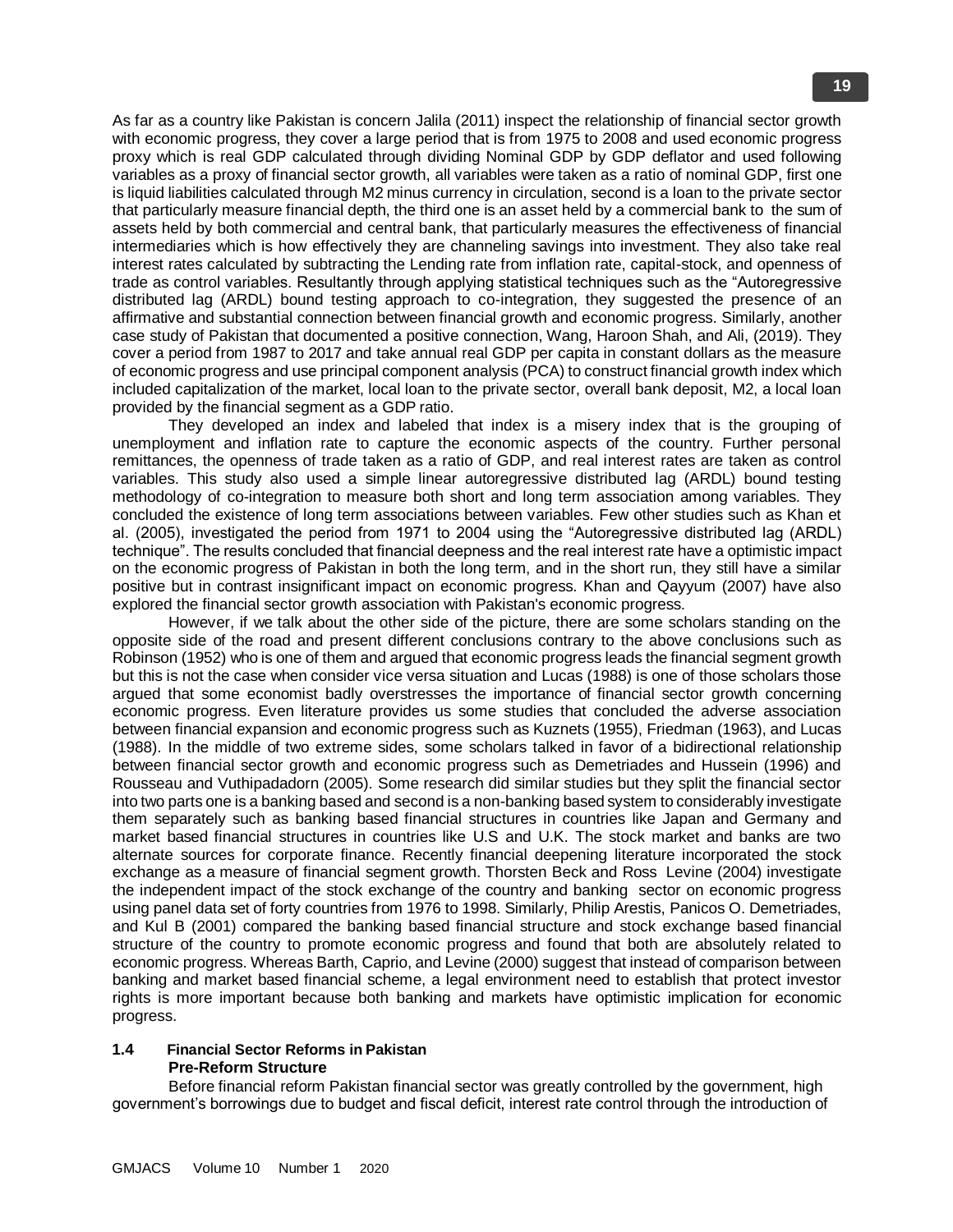the floor on deposit rates and ceilings on lending rates that cause negative real interest rate and discouraged saving, the government directed allocation of credits on subsidies rates to their priority sectors and intervention in loan recovery decision caused large non-performing loans and further, deteriorate the profitability of banks, government holding ninety percent of total assets and deposits of banking sector due to nationalization, and financial sector supervisory authorities were divided between three bodies that created conflict between bodies, were the major causes of controlled financial sectors. As far as the equity market is a concern, it remained small, restrictions of foreign exchange movement, restrictions on investments by foreign nationals, the supervisory conflict between bodies, lack of proper infrastructure for trading and settlements, corporate sector was relayed on development finance institutions (DFIs) for financing need, cost of equity was significantly higher than interest on loans, and information disclosers were the key factors hampered equity market developments.

# **Post-Reform Structure**

The major reform was as follows: Privatization process initiated through 1974 Nationalization Act amendments that allowed the central government to sell share capital of nationalized commercial banks through a stock exchange that significantly helped to developed equity market and increased market depth, Introduction of fresh banking and non-banking financial institutions to increase competition and efficiency in financial market but in 1995 introduction of new banks was freeze however in contrary to that, nationalized banking sector that were restricted to introduce new branches and to must close branches those were unprofitable, private and foreign banks branch policy was eased, the introduction of interest rate based on market where interest rate is determined through demand and supply conditions within the market of the country. Similarly, the introduction of open market operations as an instrument of monetarypolicy.

Establishment of the Securities and Exchange Commission of Pakistan, that proactively streamline capital market activities and protect investor's interest. To increased market activities and modernized settlement processes, the central depository company of Pakistan was created by the stock exchange that facilitates the stock electronic transfer. To encourage capital inflows foreign national and overseas Pakistanis citizens were allowed to invest without prior approval that improved inflow of foreign capital and overseas Pakistanis were also allowed to open foreign currency account with facilities like, income and wealth tax exemptions, freely transferable to abroad, loan in rupees can be obtained against those foreign currency accounts, and no questions regarding foreign currency sources to be asked. Adoption of exchange rate system based on market that applicable floating inter-bank exchange rate to all foreign exchange rate transactions.

#### **1.5 Research Methodology**

#### **1.5.1 Data and Variables**

In this study, we attempt to investigate the long-run association between our focused variables such as financial development and political regime (autocracy and democracy) with the economic growth (EG) of Pakistan. This study is based on annual time series data casing the period from 1959 to 2018 (Sixty Years) collected from World Development Indicators (WDI) and State Bank of Pakistan (SBP).

The covered period is subdivided into two sections the first section contains three autocracy eras of total thirty-three years defined as (Autocracy-1) from 1959 to 1971 thirteen years, (Autocracy-2) from 1978 to 1988 eleven years, and (Autocracy-3) from 2000 to 2008 nine years. Similarly, the second section contains three democracy eras of total twenty-seven years defined as (Democracy-1) from 1972 to 1977 six years, (Democracy-2) from 1989 to 1999 eleven years, and (Democracy-3) from 2009 to 2018 ten years. And according to this, we defined a dummy variable (Dum) in our model to capture the effect of both regimes on real GDP per capita. We defined 0 for autocracy and 1 for democracy. In this context, our null hypothesis is that the autocracy or democracy era significantly affects the economic growth of Pakistan.

The motivation behind this null hypothesis is that whether financial policies developed in any of both regimes significantly influence economic growth or not. Based on theoretical assumptions about the relationship of the variables with gross domestic product supported by various researcher empirical results we can define the relationship between Real GDP per capita (RGDP) proxy for economic growth, financial development index (FDX) proxy for financial sector growth, real interest rate (RIR) proxy for cost of capital, trade openness (TOP) proxy for trade liberalization and trade openness with rest of the world, gross capital formation (GCF) proxy for investment and dummy variables as follows: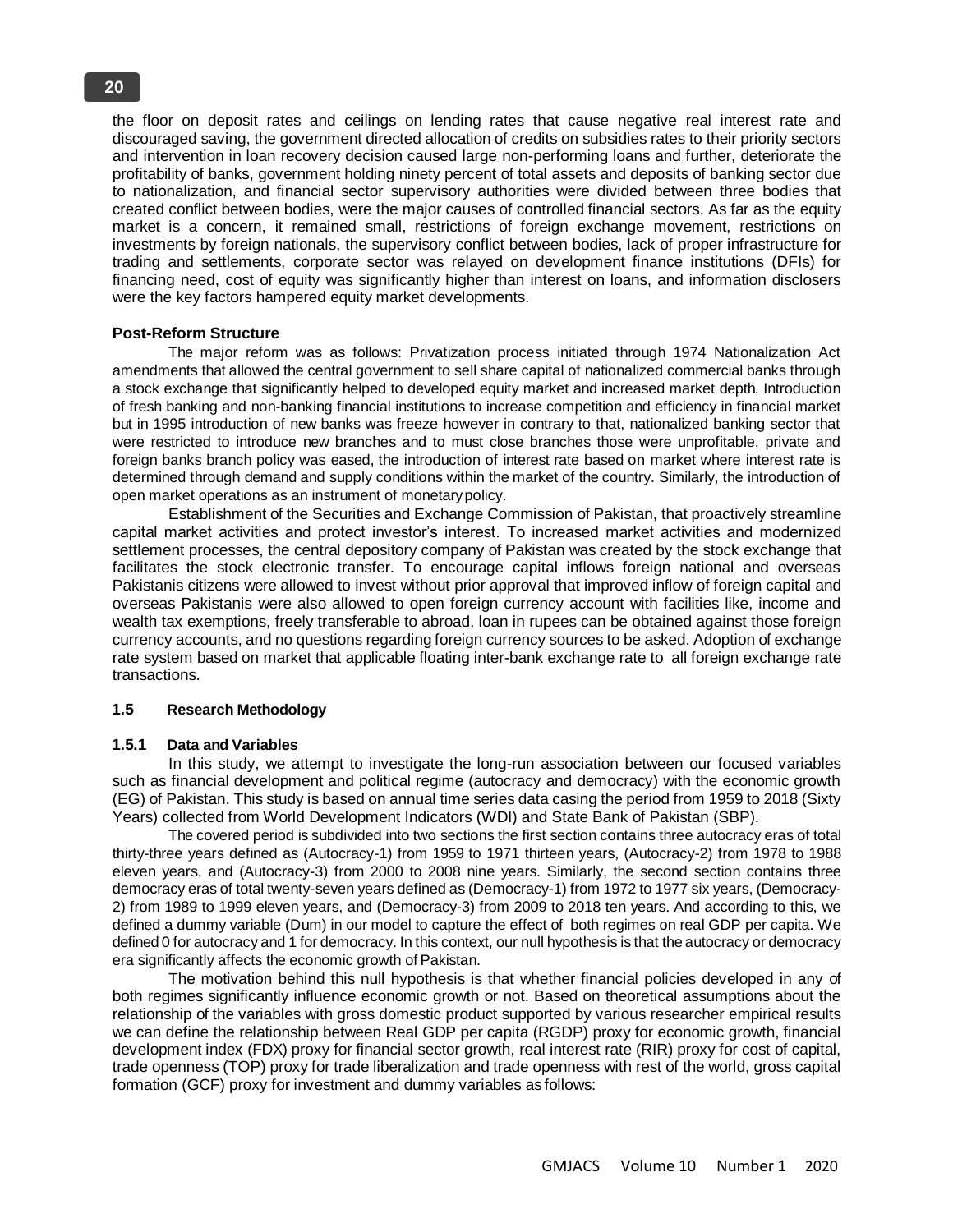|--|--|

Whereas the linear equation used in empirical estimation is as follows: RGDPt =  $\alpha$ o + β1 FDXt + β2 TOPt + β3 GCFt + β4 RIR + β5 DUM + εt...

Where αo is a constant that represents the expected mean value of RGDP when our independent variables are equal to zero and β represents the coefficients that indicate the direction of correlation between each independent and dependent variable. As per the standard practice by King and Levine (1993a,b) and Gelb (1989) RGDP is our dependent variable which is the annual growth rate of real GDP per capita at constant local currency from 1959 to 2018. We have two focused variables which are financial development index (FDX) and dummy variable (Dum).

The null hypothesis concerning the second focus variable (FDX) is that financial development does not significantly affect the economic growth of Pakistan. The rationale behind this null hypothesis is to check whether financial development significantly explains variation in economic growth or not. The basic reason behind the construction of financial development index is that single proxy can not appropriately measure the development in the financial sector, therefore we use the financial development index as a single measure of overall financial sector development that includes three financial development indicators selected based on principal component analysis (PCA). The first component was selected because it

explains 66 percent of variance with eigenvalues of 2.644.<br>This component contains three financial development indicators taken from 1960 to 2018, first This component contains three financial development indicators taken from 1960 to 2018, first indicators is the growth rate in private loan by deposit money banks and other financial institutions to GDP ratio (TPC), the second indicator is the growth rate in financial systems deposits to GDP ratio (FSD) which is the time, demand, and saving deposits of both deposit money bank and other financial institutions, the third indicator is the growth rate in bank deposits to GDP ratio (BD). For robustness purposes, we included control variables to capture the effect of other macroeconomic factors on economic growth. We included real interest rate (RIR) which is calculated through 12-month treasury bills rate minus inflation rate is taken from 1960 to 2018, trade openness (TOP) which is calculated through additions of both export and imports growth rates taken from 1959 to 2018, together it represents an overall growth rate of trade openness that measures the economy openness concerning to the rest of the world, a growth rate of gross capital formation (GCF) taken from 1961 to 2018. DUM is a dummy variable that is dĕfined as 0 for aŭtocracy and 1 for democracy. ɛ is an error term.

#### **1.5.2 Methodological Framework**

Initially, we used (PCA) to select the most favorable indicator used to develop the financial development index. In this study, we used time series data that contain unit root so we used method, augmented Dickey-Fuller (ADF) unit root test, to check the stationarity of the variables. Vector Autoregression Estimates (VAR) is used for the lag order selection.

Further based on ADF test outcomes we decided to use both the "Autoregressive Distributive Lag" or ARLD bound testing approach and Johansen cointegration test approaches to check and determine the long term co-integration among variables of the model. A co-integration technique known as the "Autoregressive Distributive Lag" or ARDL bound testing hosted by Pesaran and Shin (1995) and (1997) has been applied to check co-integration among variables. The reason for selecting the ARDL approach is its advantages over conventional techniques. The first advantage is that it can be applied or appropriately use regardless of the nature of variables that are purely stationary at a level I(0), I(1), or a mix of both.

Secondly, it's performance is better than conventional techniques with small samples. Thirdly, we can say that its automatic or appropriate selection of the sufficient number of lags for the model. Finally, it provides information about structural breaks in time series data. Lastly, we used a Vector Error Correction Model Granger-Causality (VECM) test to find the direction of causation among variables.

# **2. Data Analysis and Findings**

According to the Quattara (2004), employment of test known as "unit root test" is necessary to find the order of integration of the variables because ARDL holds the assumption that none of the variables in the model are integrated in order of I(2) or beyond because it can cause invalid computation of F-statistic, therefore, we chose to apply unit root test. For this purpose method, augmented Dickey-Fuller (ADF) unit root test, is applied. Where the null hypothesis of this test is that variables in equation 2 contain a unit root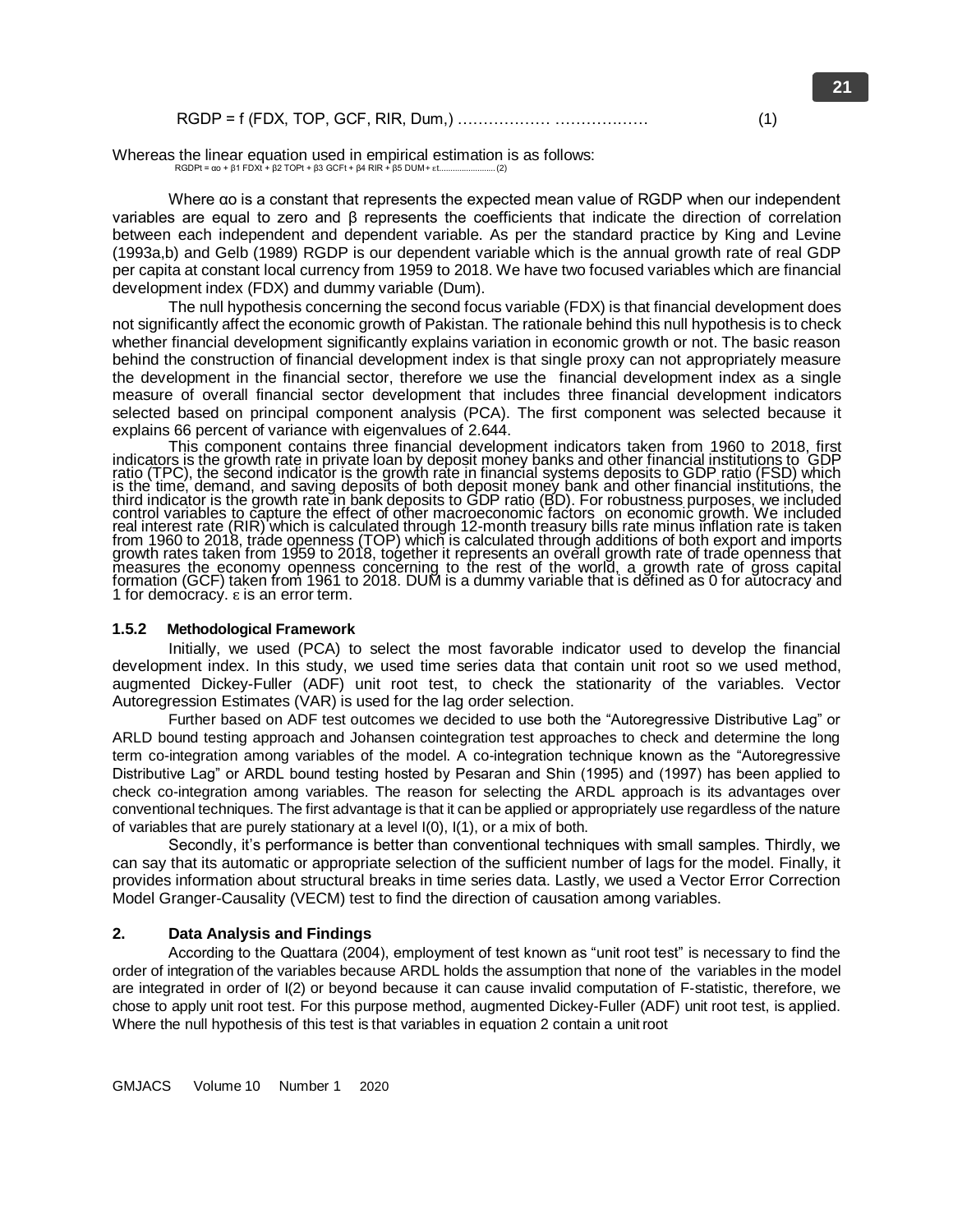and the alternative hypothesis is that variables in trend stationery. Table 1 presents the ADF test, according to the results entire variables are stationary at the level I(0) at the 5 percent level of significance. These results allow us to apply the ARDL bounds testing approach to find co-integration between variables. Before the bound test approach to co-integration, we determined the optimal lag length of our model through Vector Autoregression Estimates (VAR) lag order selection criteria based on the Akaike information criterion (AIC) because Lutkepohl (2006) suggested that AIC is superior to others lag length criteria for the small sample data set. Therefore, we follow AIC for the rest of the estimations. The optimal lag length is observed to be one for the model because it has the minimum Akaike's Information Criteria (AIC) value now we can use an observed lag structure for the rest of the estimation.

| <b>Variables</b> | Augmented<br><b>Dickey-Fuller</b><br>test statistic t-<br><b>Statistic (At</b> | <b>Augmented</b><br><b>Dickey-Fuller</b><br>test statistic P-<br>Value (At Level) | <b>Test</b><br>critical<br>values at<br>5% level |  |
|------------------|--------------------------------------------------------------------------------|-----------------------------------------------------------------------------------|--------------------------------------------------|--|
|                  | Level)                                                                         |                                                                                   |                                                  |  |
| <b>RGDP</b>      | $-6.305973$                                                                    | 0.0000                                                                            | $-3.487845$                                      |  |
| <b>FDX</b>       | $-5.632524$                                                                    | 0.0001                                                                            | $-3.487845$                                      |  |
| TOP              | -7.473428                                                                      | 0.0000                                                                            | $-3.487845$                                      |  |
| <b>GCF</b>       | $-3.972844$                                                                    | 0.0153                                                                            | $-3.487845$                                      |  |
| <b>RIR</b>       | $-3.867005$                                                                    | 0.0197                                                                            | $-3.487845$                                      |  |
|                  |                                                                                |                                                                                   |                                                  |  |

# **Table 1- Unit Root Test Results**

Table 2 demonstrates the outcomes of the ARDL bound test that rejects the null hypothesis that says that no long run link exists among variables because F-statistic is higher than the upper bound critical value at a 1 percent significance level. Therefore, we can conclude that a long run link exists between RGDP and FDX, TOP, GCF, RIR, and Dum from 1959 to 2018. In terms of RGDP and FDX results are consistent with McCaig and Stengos (2005).

| <b>F-statistic</b>              | 10.95267    |                    |  |  |  |
|---------------------------------|-------------|--------------------|--|--|--|
| <b>Critical Value of Bounds</b> |             |                    |  |  |  |
| levels of<br>Significance       | Lower Bound | <b>Upper Bound</b> |  |  |  |
| 10%                             | 2.45        | 3.52               |  |  |  |
| 5%                              | 2.86        | 4.01               |  |  |  |
| 2.50%                           | 3.25        | 4.49               |  |  |  |
| $1\%$                           | 3.74        | 5.06               |  |  |  |

#### **Table 2- Test Results of ARDL Bounds**

To perceive the robustness of the results, we also apply the Johansen Test for Co-integrating. According to statistics mentioned in table 3, we may conclude that there is a long run co-integration between variables of equation 2, based on P-value of trace and max eigenvalue test and their statistics are more than 5 percent critical value thus we can reject the null hypothesis of no co-integration at a 5 percent significance level.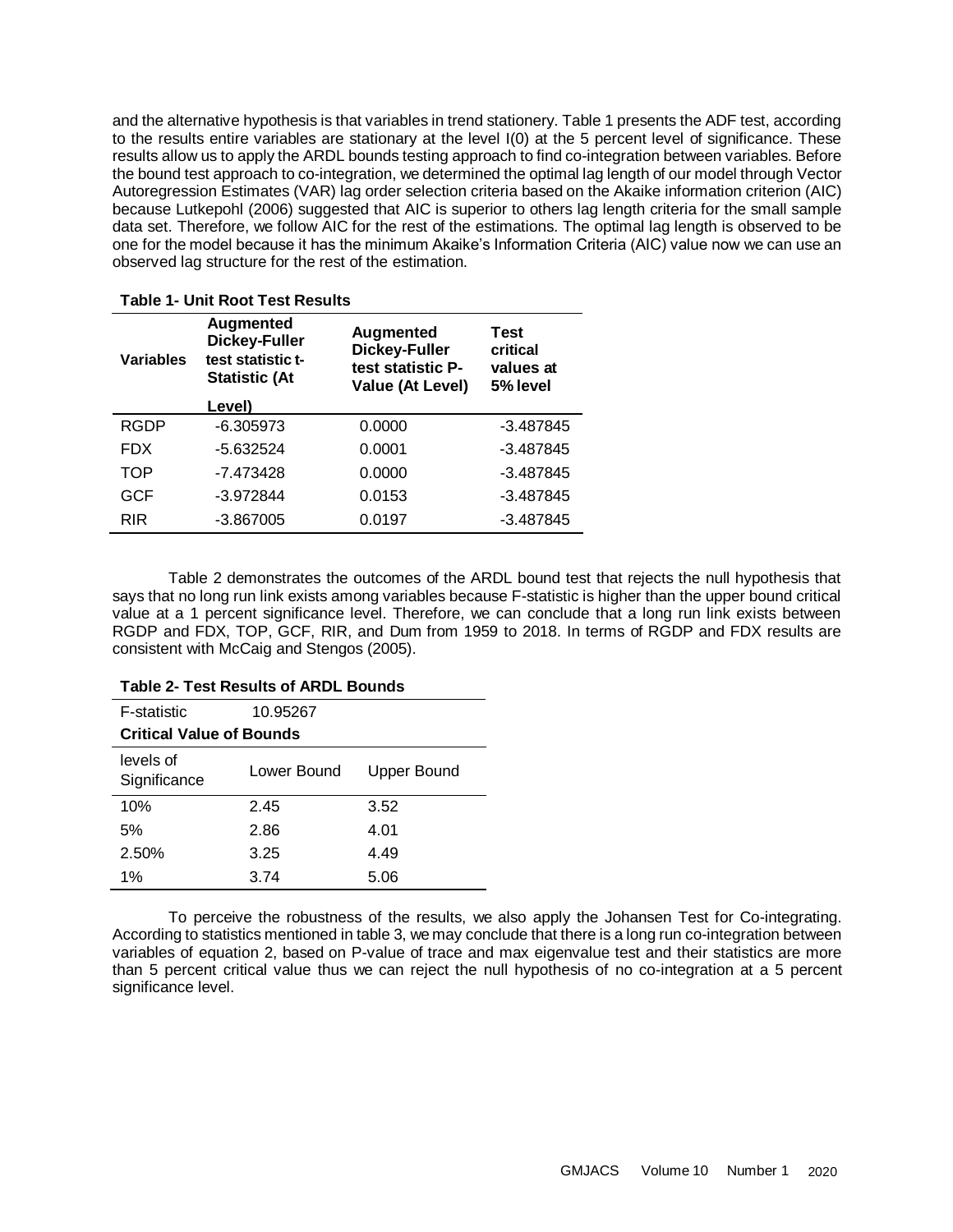| <b>Tests</b>        | <b>Hypothesized</b><br>No. of CE(s) | Eigen-value | <b>Statistic</b> | 0.05<br><b>Critical</b><br>Value | <b>P-Value</b> |
|---------------------|-------------------------------------|-------------|------------------|----------------------------------|----------------|
| <b>Trace Test</b>   | None *                              | 0.624767    | 161.3010         | 69.81889                         | 0.0000         |
| Max-eigenvalue test | None *                              | 0.624767    | 56.85209         | 33.87687                         | 0.0000         |

#### **Table 3- Johansen Test for Co-integrating Results**

Table 4 discloses the effect of explanatory variables on the real GDP per capita in the long run. We find that the openness of trade (TOP) has a progressive and statistically significant influence on economic progression at 5 percent levels of significance; results predict that 1 percent growth in trade openness contributes 7.7 percent growth in real GDP per capita of Pakistan. Darrat (1999), Levine (1997), and Shaw (1973) whereas other control variables such as GCF and RIR found to be statistically insignificant.

This predicts that growth in both gross capital formation and real interest rate does not move together with growth in real GDP per capita in the long run. Our focus variables such as FDX and DUM are also found statistically insignificant therefore we can conclude that growth in financial development in alternate political regimes does not affect real GDP per capita of Pakistan as Demetriades and Hussein (1996) and Husain, I. (2009) suggested the same conclusion about finance-led growth.

The rationale behind the results is that financial developments in both political regimes of Pakistan do not play a significant role in financing the agriculture activities which constitutes a significant portion of Pakistan's gross domestic product. Instead, agriculture financing extensively relies on "curb market" or informal financial markets.

| Regressor  | <b>Co-efficient</b> | <b>Standard Error</b> | <b>T-Statistic</b> | P-Value |
|------------|---------------------|-----------------------|--------------------|---------|
| Constant   | 1.767283            | 0.548094              | 3.22442            | 0.0023  |
| <b>FDX</b> | 0.153329            | 0.366473              | 0.418391           | 0.6775  |
| TOP        | 0.077348            | 0.029026              | 2.664743           | 0.0105  |
| <b>GCF</b> | 0.039185            | 0.024059              | 1.628722           | 0.1099  |
| <b>RIR</b> | $-0.053169$         | 0.048983              | $-1.085459$        | 0.2831  |
| <b>DUM</b> | $-0.622539$         | 0.595691              | $-1.045071$        | 0.3012  |

#### **Table 4- ARDL Model (1, 1, 2, 0, 0) Long Run Coefficients of Dependent Variable: RGDP**

Similarly, table 4 discloses the outcomes of the short term coefficients of the ARDL model. Error correction term (ECT) points to an adverse sign and significance p-value at a 1 percent level of significance which is a desirable condition to place reliance on the interpretation of results based on the ECT coefficient. The ECT coefficient indicates the speed of convergence of variables toward long run equilibrium from short run disequilibrium, in other words, it suggests that the deviance from long run economic progression is corrected by 94 percent over each year.

Results of the short term observations are consistent with the long run results, there is only trade openness that significantly affects real GDP per capita but the marginal impact is 4.8 percent which is less than 7.7 percent in the long run. Other variables are found to be insignificant in a short span of time. The rationale behind the insignificance of our focused variables (FDX and Dum) in the short run is that financial activities and government policies take time to produced results than those results take additional time to be reflected in macroeconomic variables.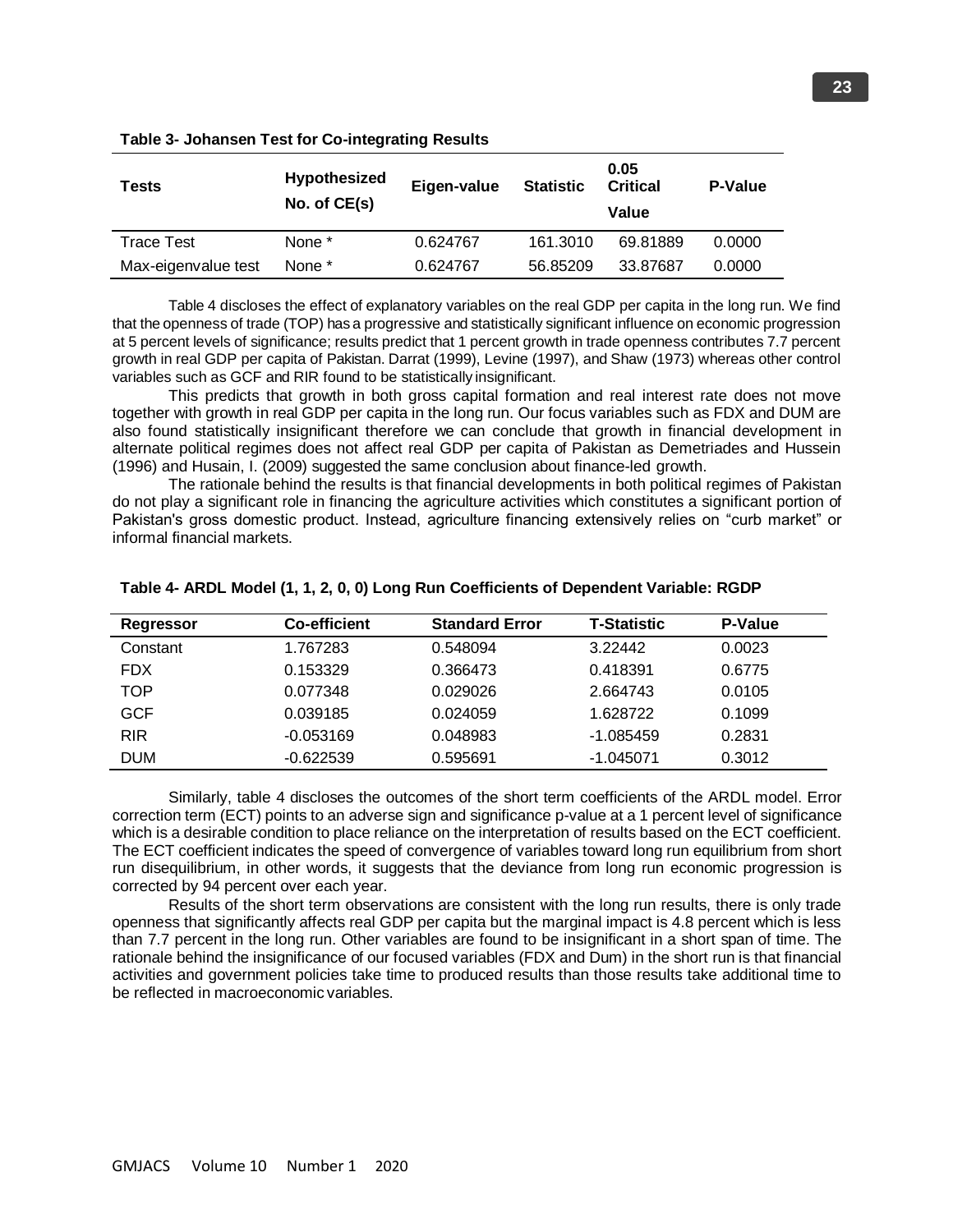| <b>Regressor</b> | <b>Coefficient</b> | <b>Standard Error</b> | <b>T-Statistic</b> | P-Value |  |
|------------------|--------------------|-----------------------|--------------------|---------|--|
| FDXt-1           | $-0.433956$        | 0.300318              | $-1.444991$        | 0.155   |  |
| TOPt-1           | 0.048996           | 0.013274              | 3.691211           | 0.0006  |  |
| TOPt-2           | $-0.028554$        | 0.013283              | $-2.149685$        | 0.0366  |  |
| <b>GCF</b>       | 0.036866           | 0.023344              | 1.579258           | 0.1208  |  |
| <b>RIR</b>       | $-0.050023$        | 0.045892              | $-1.090006$        | 0.2812  |  |
| <b>DUM</b>       | $-0.585703$        | 0.581364              | $-1.007464$        | 0.3188  |  |
| $ECT(-1)$        | $-0.940829$        | 0.126221              | $-7.45383$         | 0.0000  |  |

**Table 5- ARDL Model (1, 1, 2, 0, 0) Error Correction Representation of the selected Dependent Variable: RGDP**

To find the causality direction, we used the (VECM) Granger-causality test under the Granger-causality context because our variables are co-integrated with each other and this satisfies the precondition of VECM. Results presented in Table 6 displays that we are impotent to reject the null hypothesis of no causation at 5 percent level of significance for financial development index, real interest rate, and political regime, whereas openness of trade and gross capital formation are statistically substantial and have a unidirectional and bidirectional association at ten percent and five percent significance level respectively. Therefore we may conclude that real GDP per capita has a unidirectional relationship with trade openness (TOP) and bidirectional relationship with gross capital formation (GCF) only.

#### **Table 6- Results of VECM Granger-Causality**

| Dependent variable: D(RGE P) |          |    |                |  |  |
|------------------------------|----------|----|----------------|--|--|
| <b>Variables</b>             | Chi-sq   | df | <b>P-Value</b> |  |  |
| D(FDX)                       | 0.027163 |    | 0.8691         |  |  |
| D(TOP)                       | 3.273792 | 1  | 0.0704         |  |  |
| D(RIR)                       | 1.387867 | 1  | 0.2388         |  |  |
| D(GCF)                       | 7.355669 | 1  | 0.0067         |  |  |
| D(DUM)                       | 1.416306 |    | 0.2340         |  |  |

# **Sensitivity Analysis and Stability Tests**

The outcomes of heteroskedasticity, normality, and serial correlation (sensitivity analysis) are present in table 5 respectively. A Lagrange Multiplier test (LM) is performed to examine the serial correlation in the residuals. We have no evidence of serial correlation on both, first and second orders. Observed Rsquared probability value is 0.74 which is higher than 0.05 hence we are unable to reject the null hypothesis that there is no serial correlation.

These results demonstrate that the model passed three diagnostic tests and found no serial correlation and heteroskedasticity and the error term is also proved to be normally distributed. Finally, the cumulative sum (CUSUM) and cumulative sum of square (CUSUMSQ) are employed to investigate the steadiness of long run and short run factors in the model. The graphical presentation of (CUSUM) and (CUSUMSQ) is shown in fig 1 and 2 respectively. To be stable coefficients, the plot of their statistic needs to be within critical boundaries at a five percent significance level. We found that CUSUM and CUSUMSQ statistic stays within the range of critical bound of a 5% level of significance. Hence we can conclude that the coefficient of the regressor that affects real GDP is stable.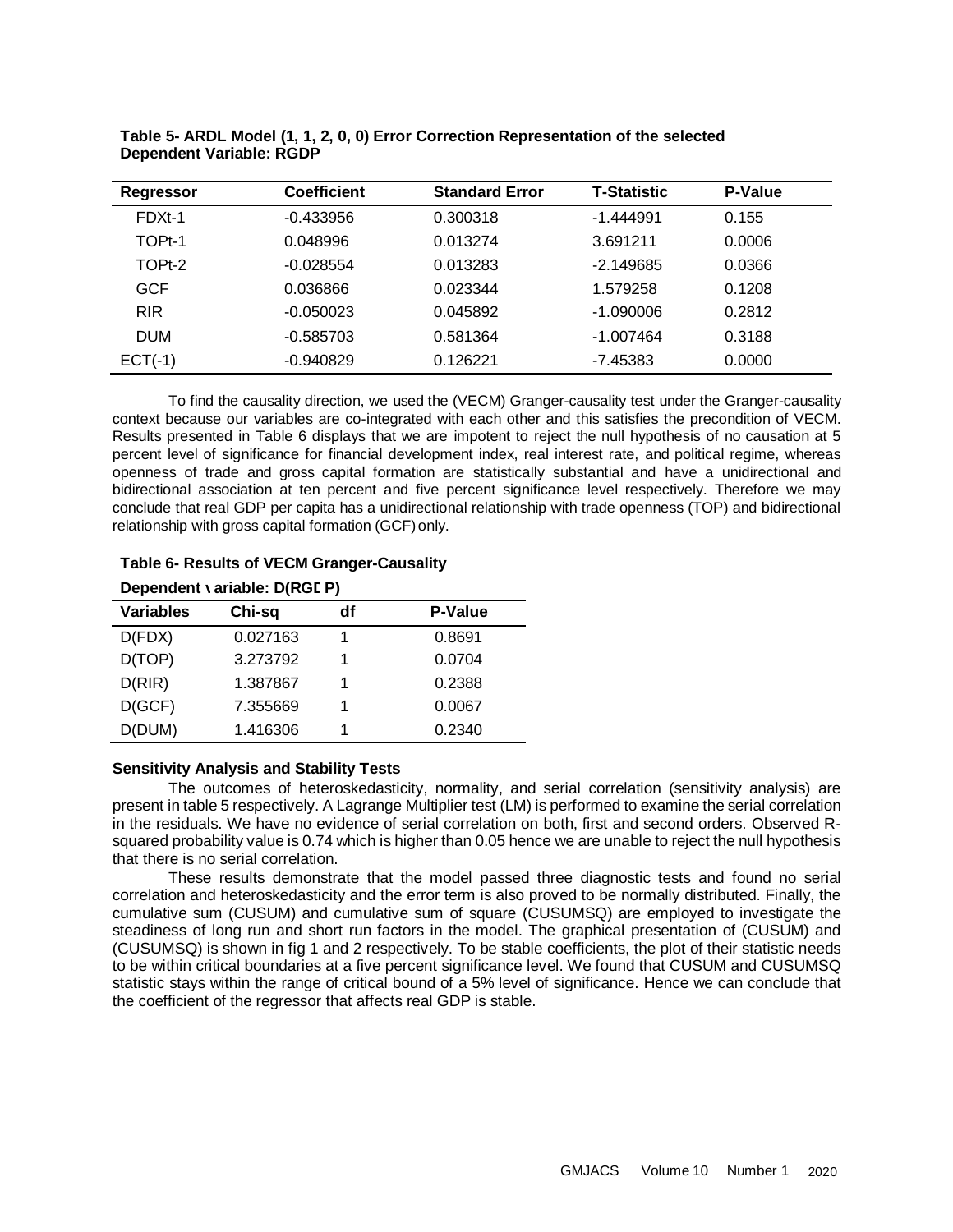# **Table 7- Sensitivity Analysis Diagnostic Tests Statistic P-Value** Lagrange Multiplier (LM) Test 0.103724 0.7474 Jarque-Bera 1.086116 0.5809 Heteroskedasticity Test 10.95054 0.2791

# **3. Discussion**

Based on the findings we can answer our research questions that in any political regime financial progress has no substantial impact on the economic progression of Pakistan. The results contradict the claims of many scholars who suggested a substantial association between financial progress, political regime, and economic progression. Although most of the studies conducted using these variables separately which makes this study unique as we tried to see the combined impact of both variables on economic progression. But still, our results are consistent with these studies such as in terms of political regime Sirowy and Inkeles (1990) Haan and Siermann (1996) in terms of financial progress Mahmood, A. (2013).

# **4. Conclusions and Recommendation**

According to the empirical evidence of this study, we may conclude that financial development in different political regimes is not the principal cause in the process of economic progress, therefore, we cannot accept the view that financial expansion has a substantial impact on economic growth in any political regime. Evidence also supports the view that financial reforms commenced under wider macroeconomics structural in the early nineties did not make any significant differences. Because the primary focus was the enhancement of regulatory and profitability of the banking sector rather than ensuring easy finance to individuals SBP Financial Sector Assessment Report, 2000.

There might be many other reasons for this insignificance impact but some of them are related to the inherent factors of the specific economy such as Pakistan. Pakistan "undocumented or hidden economy" is one of them, according to many research the hidden economy of Pakistan is approximately 36 percent of its overall economy which is not taken into consideration while calculating the gross domestic product. Another issue that promotes this hidden economy is "Black money" and government amnesty schemes endorsed the existence of this issue in Pakistan.

Based on this factors, we may argue that significant finance generated from Black money contribute indirectly in the economy of Pakistan without being documented and skip banking channels so it can be assumed that we are studying white money impact on total economic growth generated by both sources black and white money rather than studying total finance impact including both black and white money. There are so many motives that promote hidden economy and Black money such as tax avoidance. To avoid this significance issues government need to develop strong and stable policies regarding the motives behind these issues.

Similar to the above issue another justification that supports the results of this study is that the sector-wise structure of Pakistan GDP. Agriculture contributes approximately 26 percent in GDP and agriculture financing extensively relies on "curb market" or informal financial markets Tressel T. (2003). In this regard, government policies should be specifically designed after getting a deep understanding of the sector-wise structure of GDP and only concentrate on the significant contributor to the GDP. As far as the insignificance role of political regime is concern it can be assumed that policies developed by any government reflect mix effects due to the required time of transformation of results in macroeconomic variables. Probably favorable policies design and implemented by one government give results in another government tenor and consequently, the second government enjoys benefits or vice versa.

Both favorable and unfavorable external and natural factors are beyond the control of governments such as Security concerns, natural disasters, energy crises, and worldwide economic rescission. However, these assumptions and rationales suggested in favor of this study outcomes highlight a new dimension for future research work. Thus we can conclude that the economic development of Pakistan does not evolve around financial development and political regimes some other broader issues influenced economic growth as well.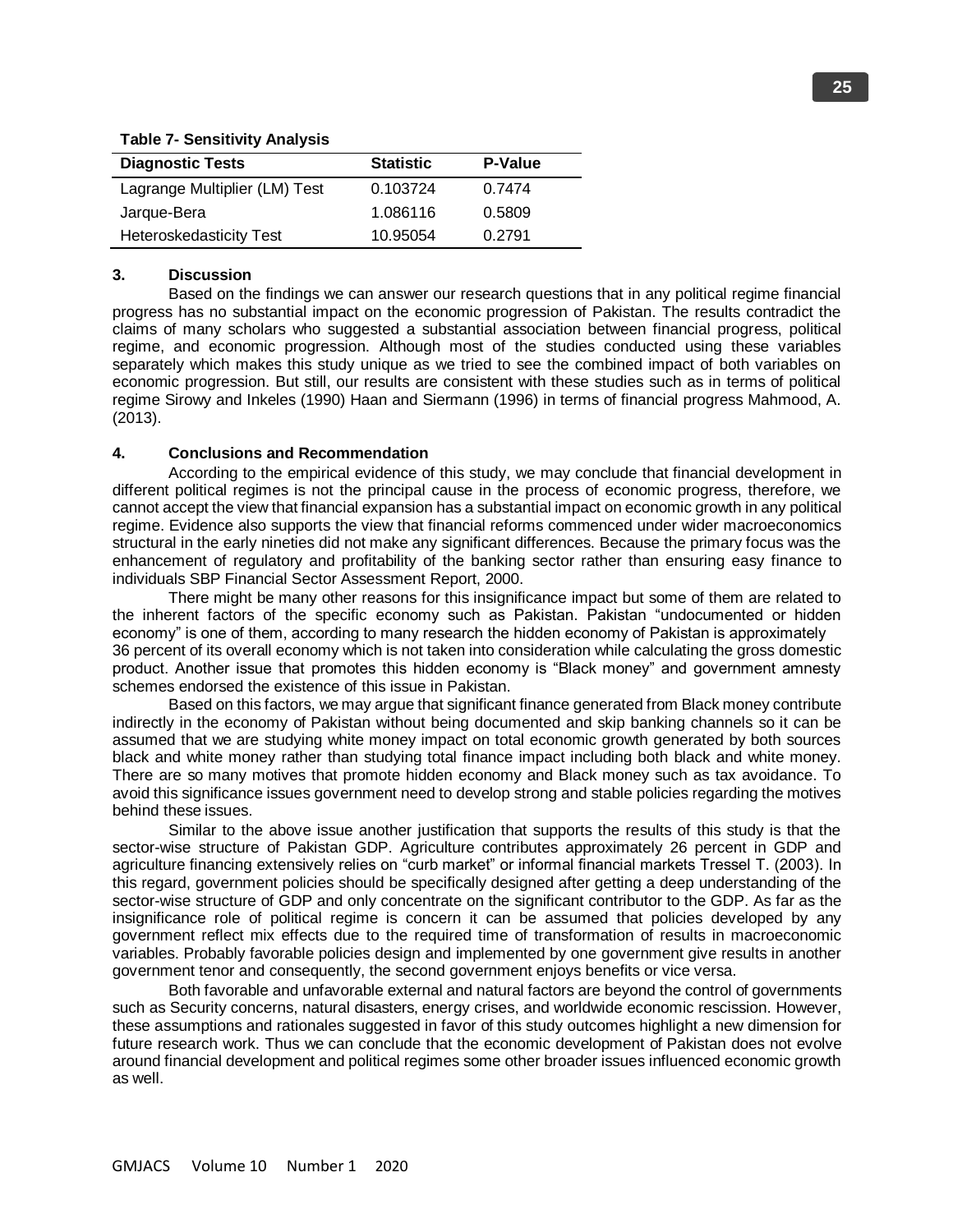

Fig. 2. A (CUSUMSQ) Cumulative Sum of Squares of Recursive Residuals plot